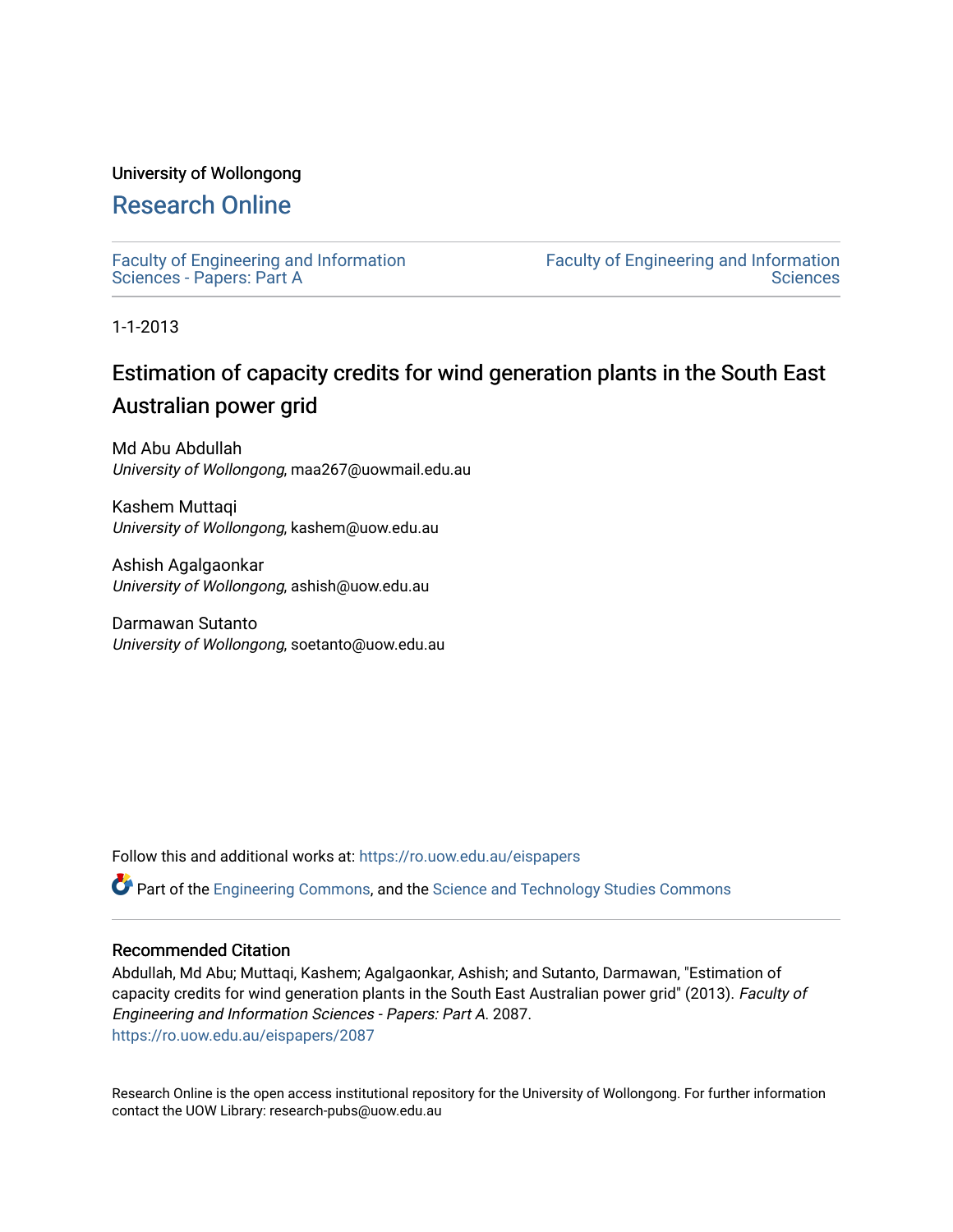## Estimation of capacity credits for wind generation plants in the South East Australian power grid

### **Abstract**

It is important to estimate the contribution of the wind generation plants in the evaluation of system generation adequacy for power generation planning. Australia has recently proposed to utilize the diversity of the wind energy resources in Southeast Australian power grid through existing inter-State interconnections. This paper aims to present a probabilistic adequacy model for the capacity credit estimation of wind generation plants in interconnected power systems. In particular, the proposed adequacy model will be applied to investigate how sharing of wind energy resource diversity can enhance the capacity credit of the wind generation plants. The impact of the inter-tie rating and varying wind penetration on the estimated capacity credit of the shared wind generation plants is also investigated. The capacity credits of the wind generation plants in each State are estimated within the purview of National Electricity Market (NEM) framework of Australia. The results obtained from simulations are presented and discussed.

### Keywords

generation, plants, south, east, capacity, australian, credits, power, grid, estimation, wind

### **Disciplines**

Engineering | Science and Technology Studies

### Publication Details

M. A. Abdullah, K. M. Muttaqi, A. P. Agalgaonkar & D. Sutanto, "Estimation of capacity credits for wind generation plants in the South East Australian power grid," in Renewable Power Generation Conference (RPG 2013), 2nd IET, 2013, pp. 1-4.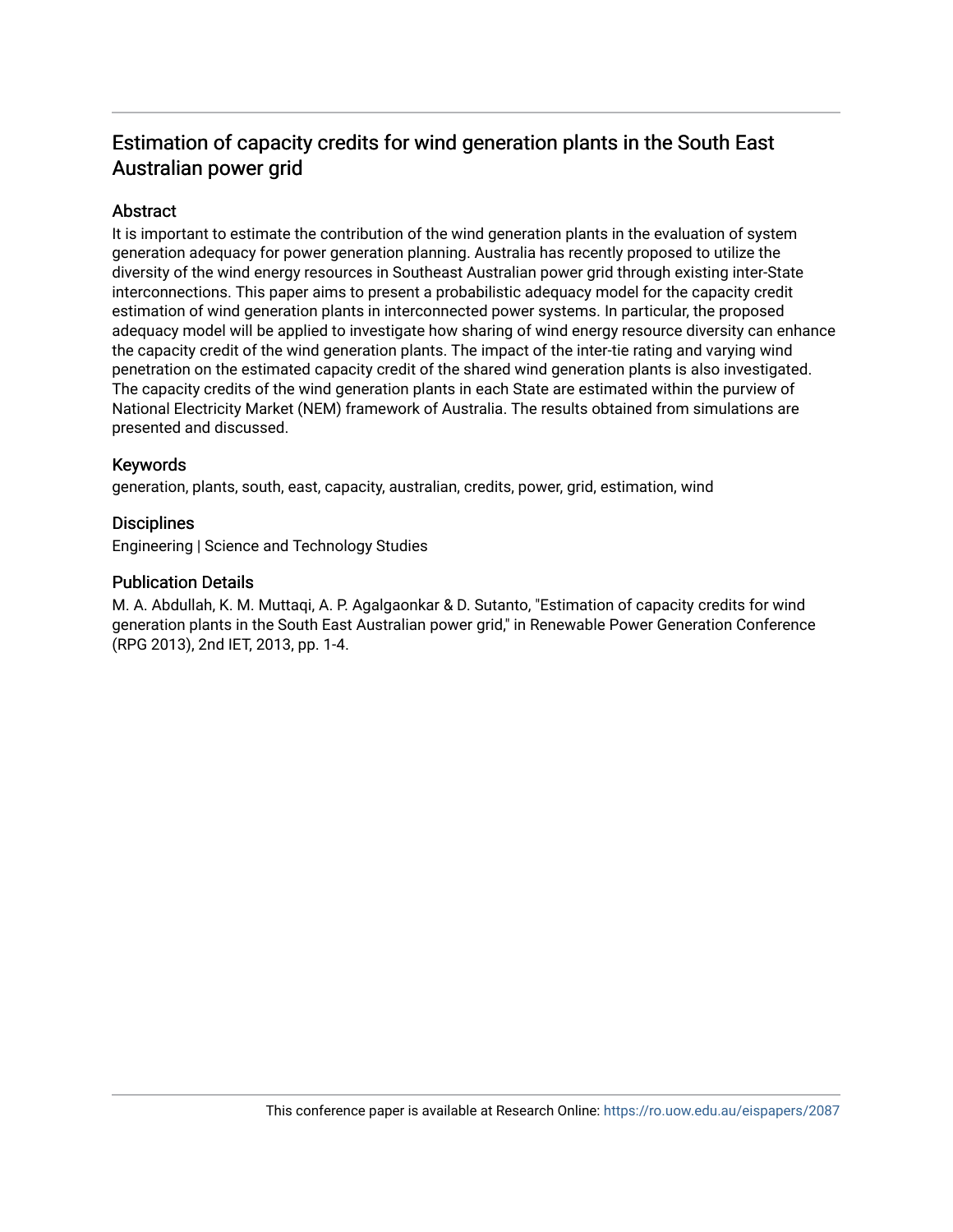# **ESTIMATION OF CAPACITY CREDITS FOR WIND GENERATION PLANTS IN THE SOUTH EAST AUSTRALIAN POWER GRID**

### *M.A. Abdullah, K.M. Muttaqi, A.P. Agalgaonkar, D. Sutanto*

*Endeavour Energy Power Quality and Reliability Centre, School of Electrical, Computer and Telecommunications Engineering, University of Wollongong, NSW 2522, Australia.*

**Keywords:** Capacity credit, interconnected power systems, generation adequacy, wind resource diversity.

#### **Abstract**

It is important to estimate the contribution of the wind generation plants in the evaluation of system generation adequacy for power generation planning. Australia has recently proposed to utilize the diversity of the wind energy resources in Southeast Australian power grid through existing inter-State interconnections. This paper aims to present a probabilistic adequacy model for the capacity credit estimation of wind generation plants in interconnected power systems. In particular, the proposed adequacy model will be applied to investigate how sharing of wind energy resource diversity can enhance the capacity credit of the wind generation plants. The impact of the inter-tie rating and varying wind penetration on the estimated capacity credit of the shared wind generation plants is also investigated. The capacity credits of the wind generation plants in each State are estimated within the purview of National Electricity Market (NEM) framework of Australia. The results obtained from simulations are presented and discussed.

### **1 Introduction**

Wind energy is a promising alternative for meeting the renewable energy targets set by the energy regulatory authorities of different countries all over the world. Wind energy generation systems are usually considered as energy resources rather than capacity resources due to their variable and unpredictable characteristics. Capacity resources can be made available for generation of power to satisfy load demand. The energy resource generates a certain amount of energy over a long period of time however the availability of the generation system is not assured for a shorter time period. Since traditional generation planning methods focus on reliability and capacity planning, an increasing penetration of energy resources in power systems imposes challenges to balance the overall system demand and the available generation. Capacity credit metric quantifies the contribution of intermittent generation plants in the generation adequacy.

The uncertainty in wind generation availability during the peak demand periods and low capacity factor are the two

important factors for wind generation systems to be less reliable generation source compared to the conventional generation. As a result, the wind generation systems are not receiving adequate capacity credits and hence the penetration of wind generation in the overall generation mix is not increasing significantly. Moreover, the incremental reliability benefit provided by wind generation in a typical power system reduces as the penetration of the wind generation increases. This is due to the negative or poor correlation between energy demand and wind generations [5]. Another barrier for the growth of wind generation in a power system is the scarcity of wind resources.

The geographical diversity between energy demand and wind generation can be utilised to enhance the penetration of wind generation systems. The deregulated electricity market environment and largely interconnected networks with multiple generating resources can be some of the contributory factors in maximising the utilisation of geographical diversity between energy demand and wind generation. Hence the reliability benefit and capacity credit contribution from wind generation systems can be improved in largely interconnected networks through the conduction of wind generation, wherever available in the grid, to the power system which exhibits high correlation of such generation with the local demand.

In this paper, a wind generation planning framework has been proposed for Southeast Australian power grid to share diverse wind resources from different States through existing tie-line interconnections. The capacity credits of the wind generation plants have been estimated for different State owned power networks located within Southeast Australian power grid. The reliability based index in the form of the effective load carrying capability (ELCC) of the wind generation system is used for the capacity credit estimation of the wind generation plants.

### **2 Energy and demand diversity within Southeast Australian power grid**

National Electricity Market (NEM) operations in Southeast Australia are associated with the interconnected power systems of five States namely Queensland (QLD), New South Wales (NSW), Tasmania (TAS), Victoria (VIC) and South Australia (SA) as shown in Fig 1 [1]. The power transfer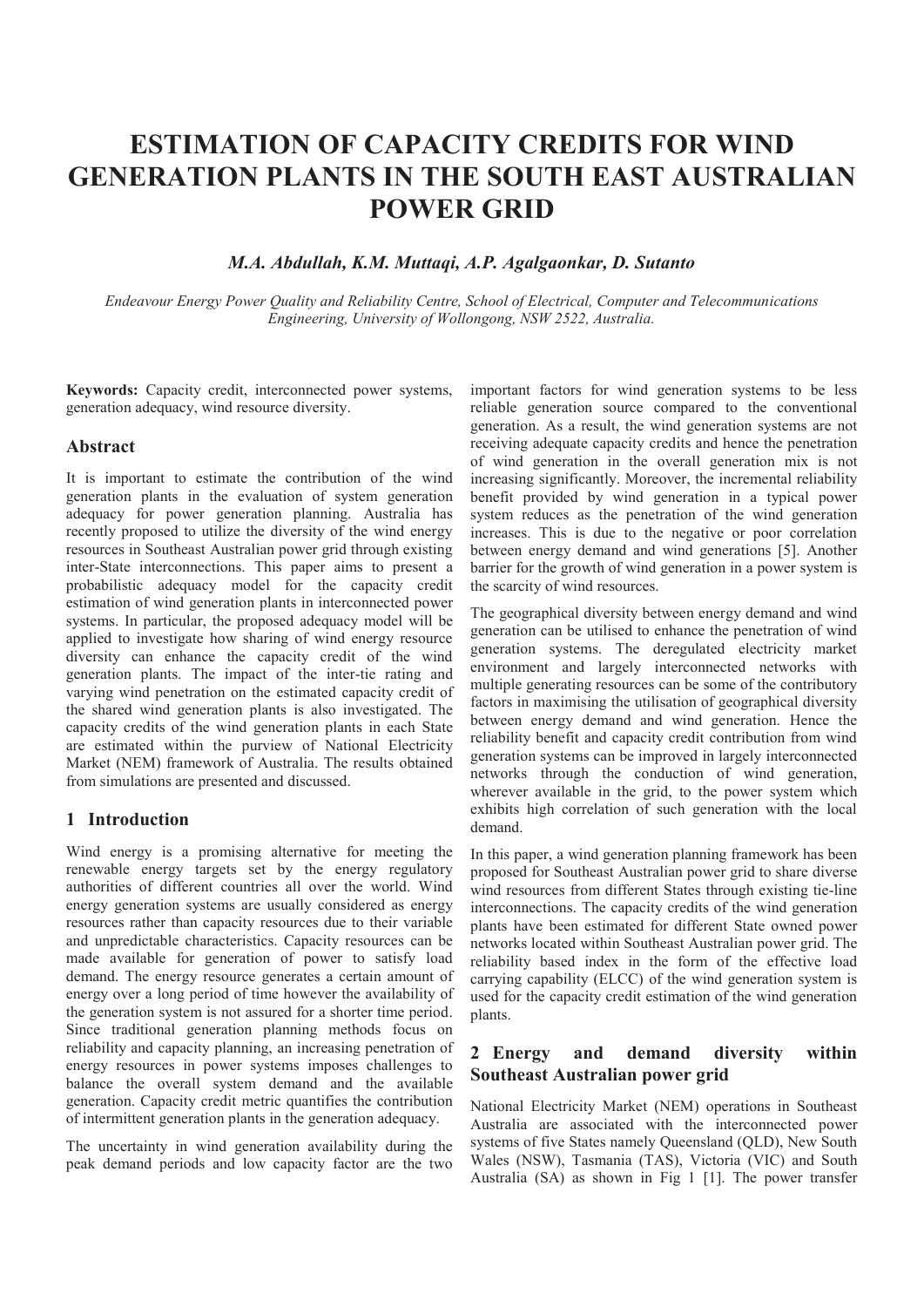capacities of the interconnections between neighbouring power systems are indicated by the numbers above the directional arrows. The peak demand, the conventional generation capacities and the installed capacities of the wind generation systems in each power system are shown in Table 1. The electricity markets are operated independently and the neighbouring power systems actively take part in the electricity market of each other according to the NEM policy. This accessibility to neighbouring electricity markets enables the interstate renewable generations to be shared.



Figure 1: Interconnected power systems in Australian National Electricity Market (NEM).

|                                                     | SА     | <b>TAS</b> | <b>VIC</b> | <b>NSW</b> | <b>OLD</b> |
|-----------------------------------------------------|--------|------------|------------|------------|------------|
| Peak Demand (MVA)                                   | 3321   | 1670       | 10366      | 14074      | 8782       |
| Conventional<br><b>Generation Capacity</b><br>(MVA) | 3799   | 3078       | 10675      | 18325      | 13637      |
| <b>Wind Generation</b><br>Capacity (MVA)            | 1344.1 | 140        | 860        | 265.8      |            |

Table 1: NEM demand and generation data for each state.

A renewable energy target (RET) of 20% electric energy from renewable sources by 2020 has been set by the Australian government and the wind generation system is expected to serve major share of the RET [4]. SA, VIC and TAS possess most of the high wind potential locations whereas NSW and QLD have only a few high wind potential locations [4]. Hence the States having high wind resources can achieve their RET through wind generation system and the States with less wind resources will not be able to meet their RET through their own wind generation. However, it is apparent from Table 1 that the energy demands of the States with less wind resources are greater than the energy demand of the States with strong wind resources. Moreover, the poor correlation between energy demand and wind generation of a State limits the penetration of the wind generation [5]. For example, the RET of the Southeast Australian NEM cannot be achieved when assessed using traditional reliability and capacity based generation planning strategies.

However, there are diversities among the wind generations at different geographical locations and also in the correlation between wind generation and energy demand across different State owned power systems. The statistical correlation coefficients between wind generation and demand at different power systems are shown in Table 2. It can be observed from Table 2 that the wind generation in each power system, excluding TAS, has a higher correlation with the demand of other power systems. Further, diversity exists among energy demands of the power systems within the NEM operations, which is observed from the correlation coefficients between

demands of the power systems in the NEM as presented in Table 3. Table 3 shows that the energy demand in TAS has the lowest correlation with the energy demands of the rest of the power systems in the NEM. Hence the diversity of the wind generation and demand between the interconnected power systems and a deregulated electricity market operation can be utilised in the generation planning strategy towards achieving the RET.

The wind power generated in a power system containing high penetration of wind resources can be transmitted through tieline interconnections to a neighbouring power system with low penetration of wind resources to better contribute towards reliability improvements. In order to assess the impact of wind generation and energy demand diversity in the proposed generation planning, the capacity contribution of the wind generation in the target power system needs to be estimated. The proposed methodology to estimate the capacity credit of the wind generation in the power systems within the NEM is presented in the following Section.

|        | <b>Wind Generation</b> |           |            |           |           |  |
|--------|------------------------|-----------|------------|-----------|-----------|--|
|        |                        | SА        | <b>TAS</b> | VIС       | NSW       |  |
|        | SА                     | $-0.016$  | $-0.0546$  | $-0.0261$ |           |  |
| Demand | <b>TAS</b>             | 0.1109    | 0.0384     | 0.1508    | 0.1237    |  |
|        | VIС                    | 0.0222    | $-0.0463$  | 0.0315    | 0.0468    |  |
|        | NSW                    | 0.0249    | $-0.0765$  | 0.0148    | 0.0429    |  |
|        | OLD                    | $-0.0505$ | $-0.1708$  | $-0.1008$ | $-0.0286$ |  |

Table 2: Demand and wind generation correlation coefficients between power systems.

|            | SА     | <b>TAS</b> | <b>VIC</b> | <b>NSW</b> | <b>OLD</b> |
|------------|--------|------------|------------|------------|------------|
| SА         |        | 0.4797     | 0.8657     | 0.7376     | 0.6082     |
| <b>TAS</b> | 0.4797 |            | 0.6723     | 0.6905     | 0.5405     |
| <b>VIC</b> | 0.8657 | 0.6723     |            | 0.8578     | 0.711      |
| <b>NSW</b> | 0.7376 | 0.6905     | 0.8578     |            | 0.8265     |
| <b>OLD</b> | 0.6082 | 0.5405     | 0.711      | 0.8265     |            |

Table 3: Correlation coefficients between demands of power systems.

### **3 Adequacy modelling of wind generation system in different power systems**

In the traditional multi-area adequacy analysis, the interconnections are modelled as a support from the neighbouring power systems during the generation deficiency in the generation system of the concerned power systems [3, 6, 7]. In [8], the interconnections are modelled to transmit shared capacity of jointly owned generators between multiarea power systems and the interconnections are assumed to be adequate for the study. Since the focus of this study is to estimate the capacity credit of wind generations due to diversity of demand and wind energy generation, the interconnections are modelled as the lines connected between the power system with wind generation and load centre of the target state owned power system where the wind power is transmitted. Hence the interconnections introduce capacity constraints for wind generation transfer and additional states in the availability model of the wind generation. The ELCC of the wind generation is used to estimate the capacity credit of the wind generation system in the generation adequacy of the target power system.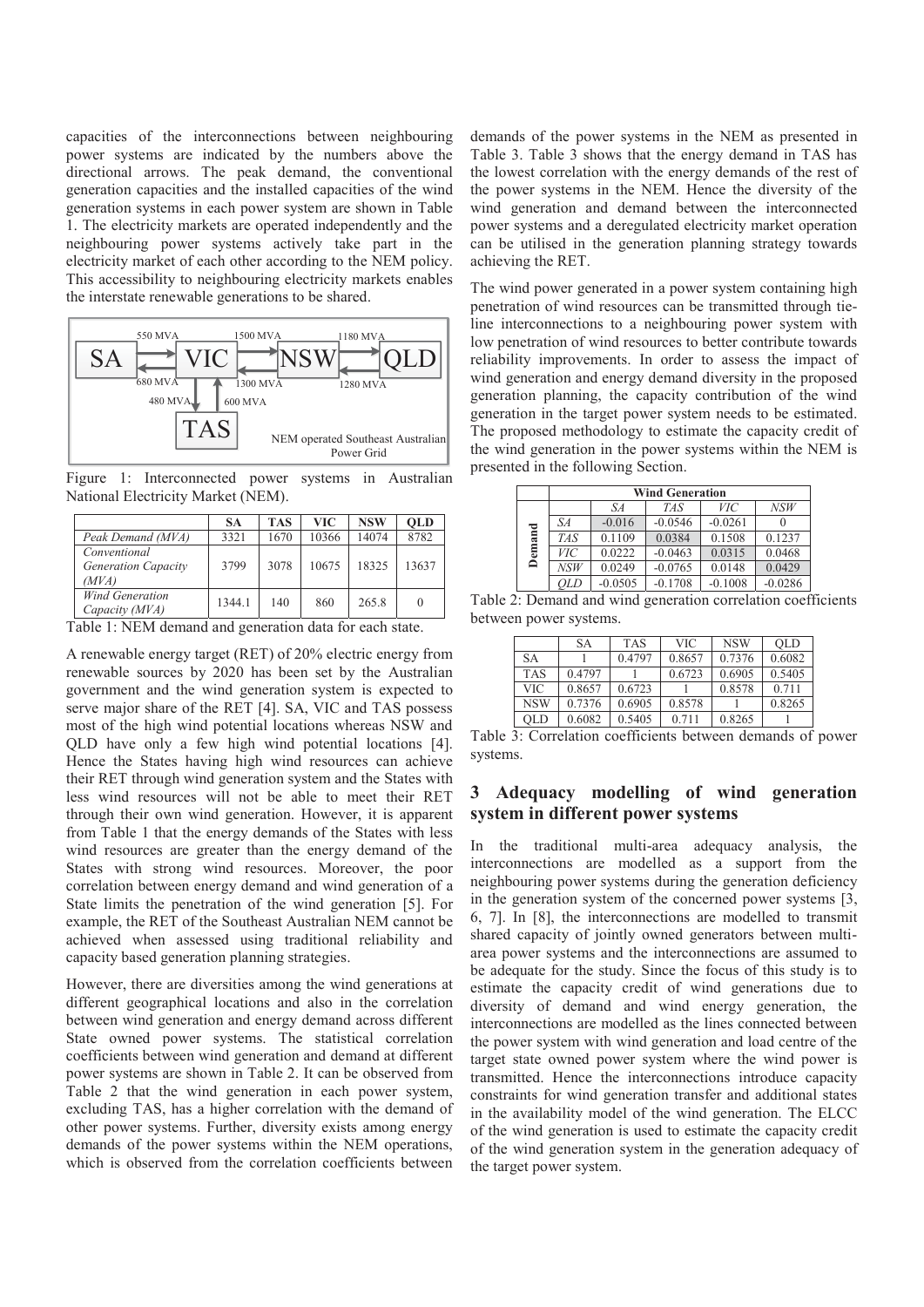The time series data of demand and the wind generations are used to capture the seasonal and diurnal coincidental variations between demand and wind generations in the adequacy estimation process. The inter-ties of each interconnection are modelled using a two state availability model of the lines. Since the variation of wind generation is modelled by the time series data, the available transferred wind generation is modelled for each time instance. The transferred wind generation capacity,  $C_{G,i,j,s}(t)$  from i<sup>th</sup> power system to a different power system j for  $s<sup>th</sup>$  available capacity state of tie line during  $t<sup>th</sup>$  time instance is the minimum value between the available wind generation,  $C_{\text{G}}$  (t) at time instance t and available inter-tie capacity,  $C_{T,i,j,s}$  as shown in (1). The probability of the available transferred wind generation from  $\hat{i}$ <sup>th</sup> power system to a different power system j, P{C<sub>G,i,j,s</sub>(t)} at t<sup>th</sup> time instance would be the probability of the available capacity of tie line,  $P\{C_{\text{This}}\}$  as shown in (2).

$$
C_{G,i,j,s}(t) = \min\{ C_{G,i}(t), C_{T,i,j,s} \}
$$
  
\n
$$
P\{C_{G,i,j,s}(t)\} = P\{C_{T,i,j,s}\}
$$
\n(1)

The available capacity  $C_{T,i,j,s}$  of tie line and corresponding probability  $P\{C_{T,i,j,s}\}$ can be evaluated using the similar procedures of evaluating capacity outage probability table (COPT) of conventional generation systems as presented in [2]. If there are one or more power systems between the power system with wind generation and target power system, the interconnections are considered to be connected in series. The available capacity,  $C_{T,i,j,s}$  of the tie lines between power system i and  $j$  for  $s<sup>th</sup>$  state is the minimum among the capacities of the tie lines in series as shown in (3). The probability of the available capacity of the interconnection,  $P\{C_{\text{T,}i,j}\}\$ is evaluated using (4).  $P\{C_{\text{T,}i,j}\}\$ is the probability of i<sup>th</sup> tie line in series with available capacity  $C_{\text{This}}$  and  $P_m{C_{Ti;s}}$  is the probability of the m<sup>th</sup> tie line in series with available capacity greater than  $C_{\text{T,1}}$ ,

$$
C_{T,i,j,s} = \min \{ C_{T,i,1,s}, ..., C_{T,n,j,s} \}
$$
\n
$$
P\{ C_{T,i,j,s} \} = \sum_{l} [ P_1 \{ C_{T,i,j,s} \} \times \Pi_m P_m \{ C_{T,i,m,s} \ge C_{T,i,j,s} \} ] \tag{3}
$$

The total COPT of the target power system for  $t<sup>th</sup>$  time instance is formed using the convolution between the interconnection capacities at t<sup>th</sup> instance and COPT of the conventional generation plants in the target power system. Hence the loss of load expectation (LOLE) of the target power system is estimated and a decrease in the system LOLE is observed due to increase in generation capacity. The load of the target system is then increased uniformly for the entire time period until the system LOLE becomes equal to previous level. The ELCC of the wind generation in the target power system is then estimated as the additional load that returns the system LOLE to the previous level.

### **4 Generation planning framework for sharing wind resources**

The capacity credit of each existing wind generation in the power systems connected to the NEM power grid is estimated using the proposed method illustrated in the previous section and the results are presented in Table 4. It can be observed that the capacity credit of the wind generations in South

Australia (SA), Tasmania (TAS) and Victoria (VIC) have higher capacity credits in the New South Wales (NSW) power system than the capacity credits in their own power systems. In particular, wind generation in SA has a higher potential in terms of capacity credit in the power systems of NSW and VIC.

|        | Capacity Credit of Wind Generation (MW) |     |            |     |            |
|--------|-----------------------------------------|-----|------------|-----|------------|
| Demand |                                         | SА  | <b>TAS</b> | VIC | <b>NSW</b> |
|        | <b>SA</b>                               | 324 | 51         | 208 | 95         |
|        | <b>TAS</b>                              | 139 | 55         | 124 | 58         |
|        | <b>VIC</b>                              | 333 | 54         | 241 | 104        |
|        | <b>NSW</b>                              | 348 | 57         | 262 | 107        |
|        |                                         | 313 | 43         | 198 | 89         |

Table 4: Capacity credit for each of the existing wind generation in the other power systems of NEM power grid.

Since the different states have different wind installed capacities, it is difficult to decide which wind generation has better capacity credit potential in a particular state. For this purpose the installed capacity of wind generation in each power system is scaled to 480 MW which is the highest capacity that can be transferred through any interconnectors without exceeding the limit/violating the constraints among the interconnector capacities. The capacity credits are estimated for the 480 MW wind generation system in each of the other power systems, and results are presented in Table 5. The most potential state that has a high capacity credit of wind generation can be selected from Table 5. For example in QLD power system, the highest capacity credit can be received by the NSW wind generation followed by SA wind generation. Since QLD is not rich in wind resource and contrariwise SA has high wind potential locations, QLD can import wind generation from SA to meet the RET.

|        | Capacity Credit of Wind Generation (MW) |           |            |     |            |  |
|--------|-----------------------------------------|-----------|------------|-----|------------|--|
| Demand |                                         | <b>SA</b> | <b>TAS</b> | VIC | <b>NSW</b> |  |
|        | <b>SA</b>                               | 138       | 154        | 126 | 154        |  |
|        | <b>TAS</b>                              | 104       | 91         | 98  |            |  |
|        | VIC                                     | 160       | 171        | 144 | 188        |  |
|        | <b>NSW</b>                              | 158       | 179        | 154 | 189        |  |
|        | OL IC                                   | 137       | 124        | 120 | 147        |  |

Table 5: Capacity credit for each 480 MW wind generation in each of the other power systems of NEM power grid.

The incremental capacity credit of the wind generation is likely to reduce as the installed capacity of the wind generation increases. The capacity credits of SA wind generation for different installed capacities within SA power system are shown by the solid line in Figure 2. It is found that for the first 1500 MW of installed capacity, the wind generation receives capacity credit of 355 MW from the SA power system. For the additional 1500 MW of installed capacity, the wind generation receives only capacity credit of 240 MW from the SA power system. Hence the additional 1500 MW wind generation is not receiving proportional capacity credit benefit.

The capacity credits of wind generation in SA with various installed capacities which are dedicatedly transmitted to QLD are also shown in Figure 2 by the dotted line. It is found that the incremental capacity credit received by the SA wind generation from QLD power system starts to reduce after 550